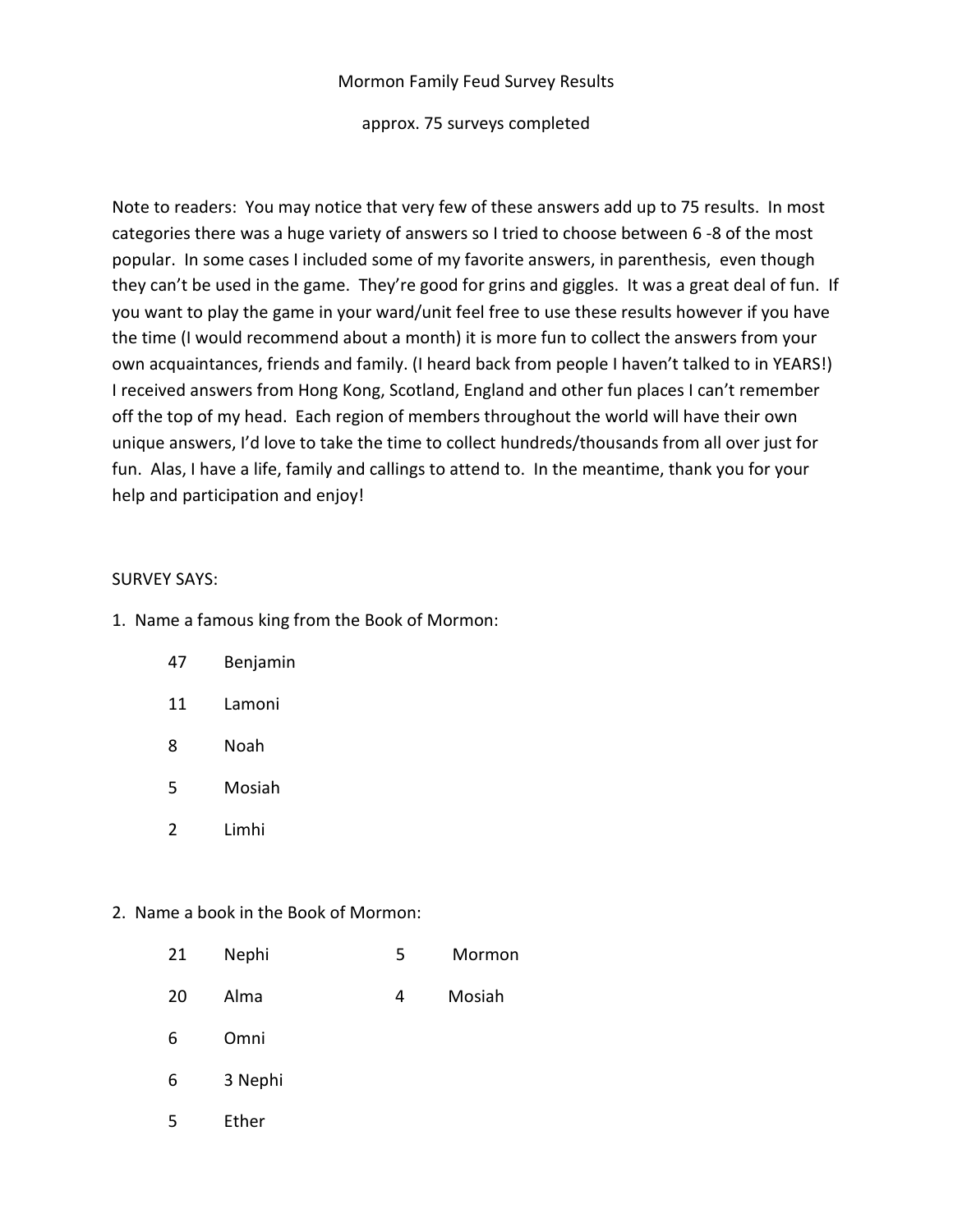- 3. Name your favorite Book of Mormon hero:
	- 25 Captain Moroni
	- 12 Moroni
	- 10 Nephi
	- 9 Ammon
	- 4 Helaman/Stripling warriors
	- 2 Jesus

## 4. Name A Primary song:

- 26 I Am A Child of God
- 7 Jesus Wants Me For A Sunbeam
- 6 Popcorn Popping
- 6 Give Said the Little Stream
- 5 I Hope They Call Me On A Mission
- 5 I'm Trying To Be Like Jesus
- 5 Book of Mormon Stories
- 3 A Childs Prayer (Heavenly Father Are You Really There?)
- 5. Complete: "The Gift of \_\_\_\_\_\_\_\_\_\_\_\_\_\_\_\_\_\_\_\_\_\_\_\_"
	- 46 The Holy Ghost
	- 11 Tongues/The interpretation of tongues
	- 2 Repentance
	- 2 Prophecy
	- 2 Life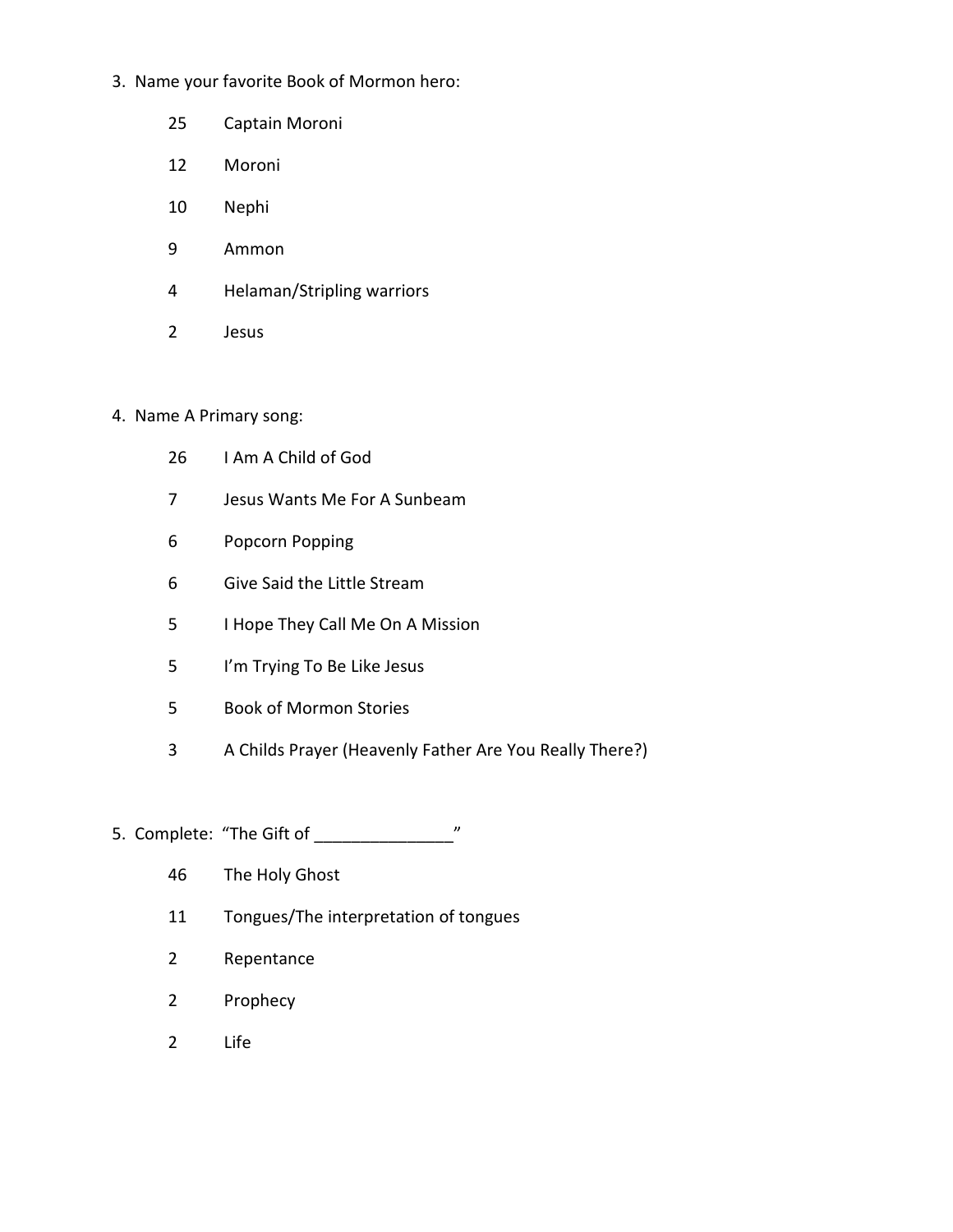6. What is a man's name found in the Book of Mormon that parents name their sons today?

- 22 Jacob
- 12 Benjamin
- 11 Jared
- 10 Ammon
- 10 Nephi
- 7 Samuel
- 7 Aaron
- 5 Jarom

( I did receive "Mohonri" as an answer but only 1)

7. Name something fulltime missionaries do:

- 25 teach/preach
- 18 tract/knock doors
- 10 proselyte
- 7 Eat dinner with members
- 6 study
- 2 play basketball

(this one had all sorts of fun answers such as: wear a nametag, ride bikes, fall off bikes, miss their girlfriends, write letters to girlfriends, do laundry)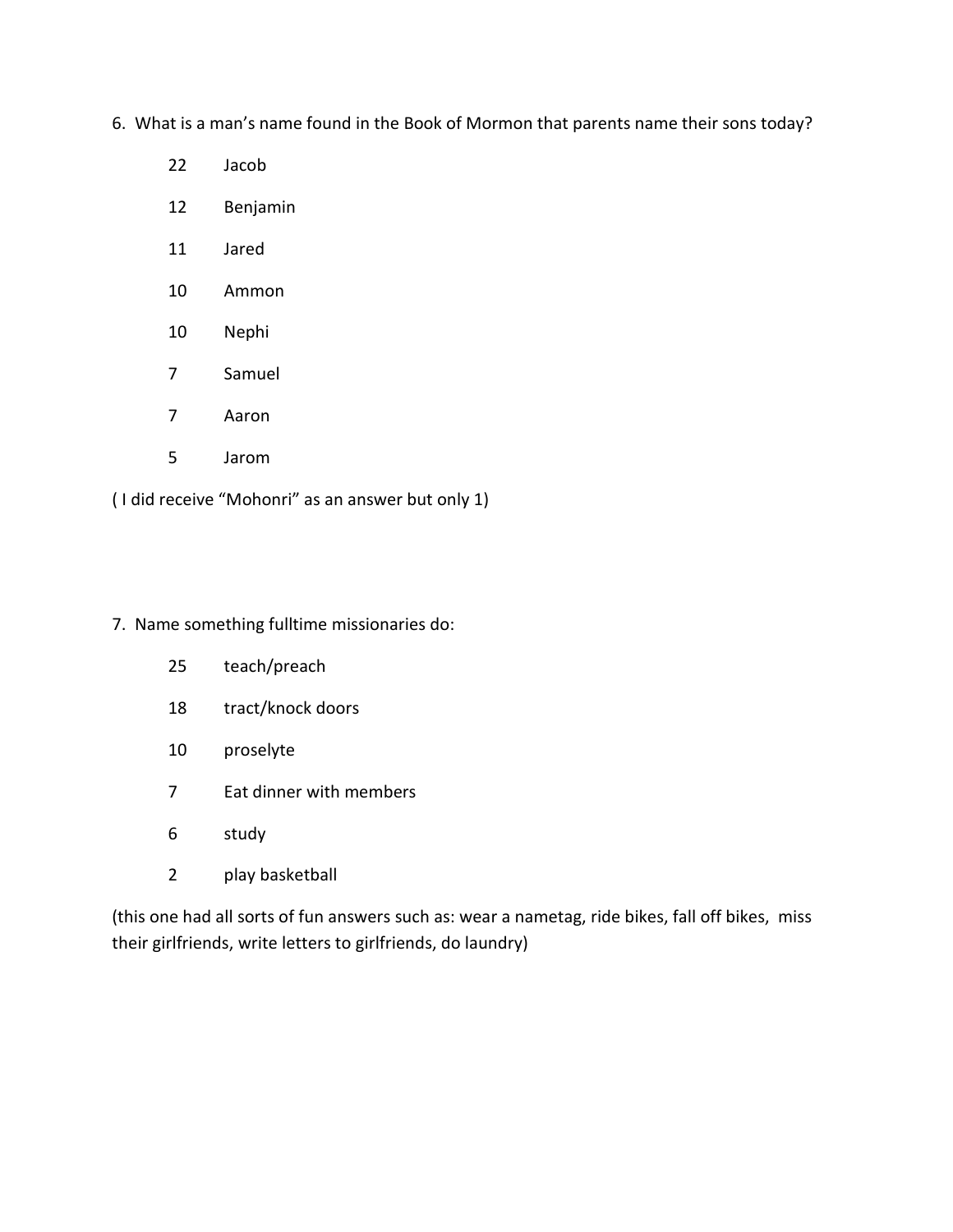- 8. Name a physical feature of an LDS church that could distinguish it:
	- 44 Steeple/Spire with no cross
	- 11 Welcome sign/name sign
	- 3 cultural hall
	- 1 baptismal font

(my personal favorite: "lots of dirty mini vans")

- 9. Name a day when you know the temple will be closed:
	- 28 Sunday
	- 22 Monday
	- 18 Christmas
	- 3 General Conference
	- 2 Thanksgiving

### 10. Name a Young Women's value:

- 24 Faith
- 24 virtue
- 10 Divine Nature
- 5 Integrity
- 2 Choice and Accountability
- 2 Knowledge

# 11. Name one of the dens of the cubscouts:

| 28 | <b>Bears</b> | 1 | Tigers |
|----|--------------|---|--------|
| 18 | Webelos      |   |        |
| 17 | Wolves       |   |        |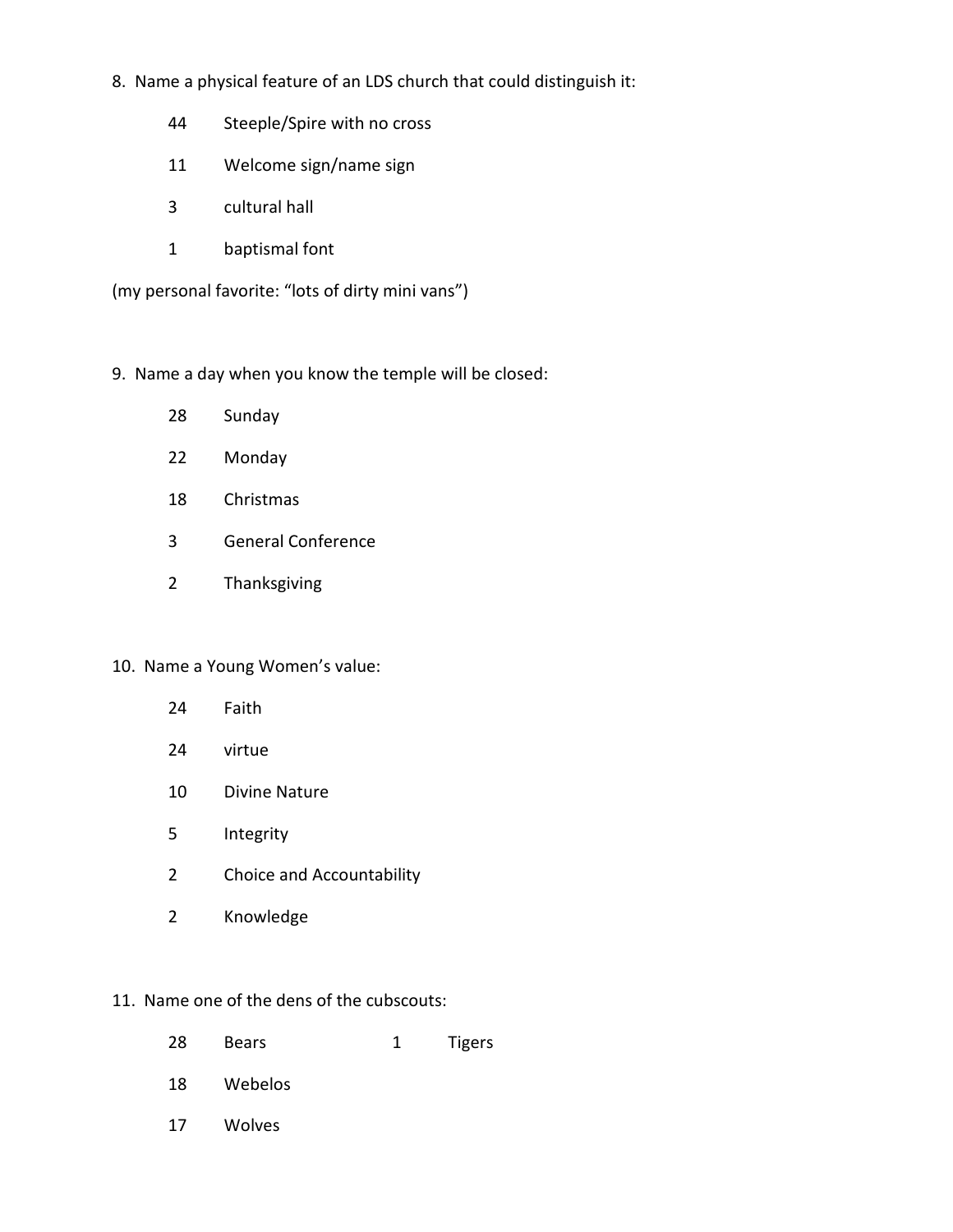- 12. Name something you do during the Sacrament:
	- 24 ponder/think/remember the Savior
	- 19 pray
	- 5 take the sacrament
	- 5 read the scriptures
	- 4 battle kids
	- 4 be reverent/sit quietly
	- 3 read the words of the sacrament hymns

(other great answers included, daydream, get bored and chew gum)

### 13. Name something a woman carries to church:

- 21 scriptures
- 21 purse
- 14 diaper bag
- 11 church bag/tote bag
- 3 baby
- 3 cheerios (food or treats)

(oh, the answers on this one! lip gloss, iphone's , Kleenex, and a couple even summed it up with "everything")

## 14. Name a book in the Old Testament:

28 Genesis 3 Deuteronomy 9 Isaiah 3 Proverbs 6 Exodus 2 Ruth 3 Ezekial 3 Micah

(a few invented names of books in the O.T., isn't it long enough as it is?)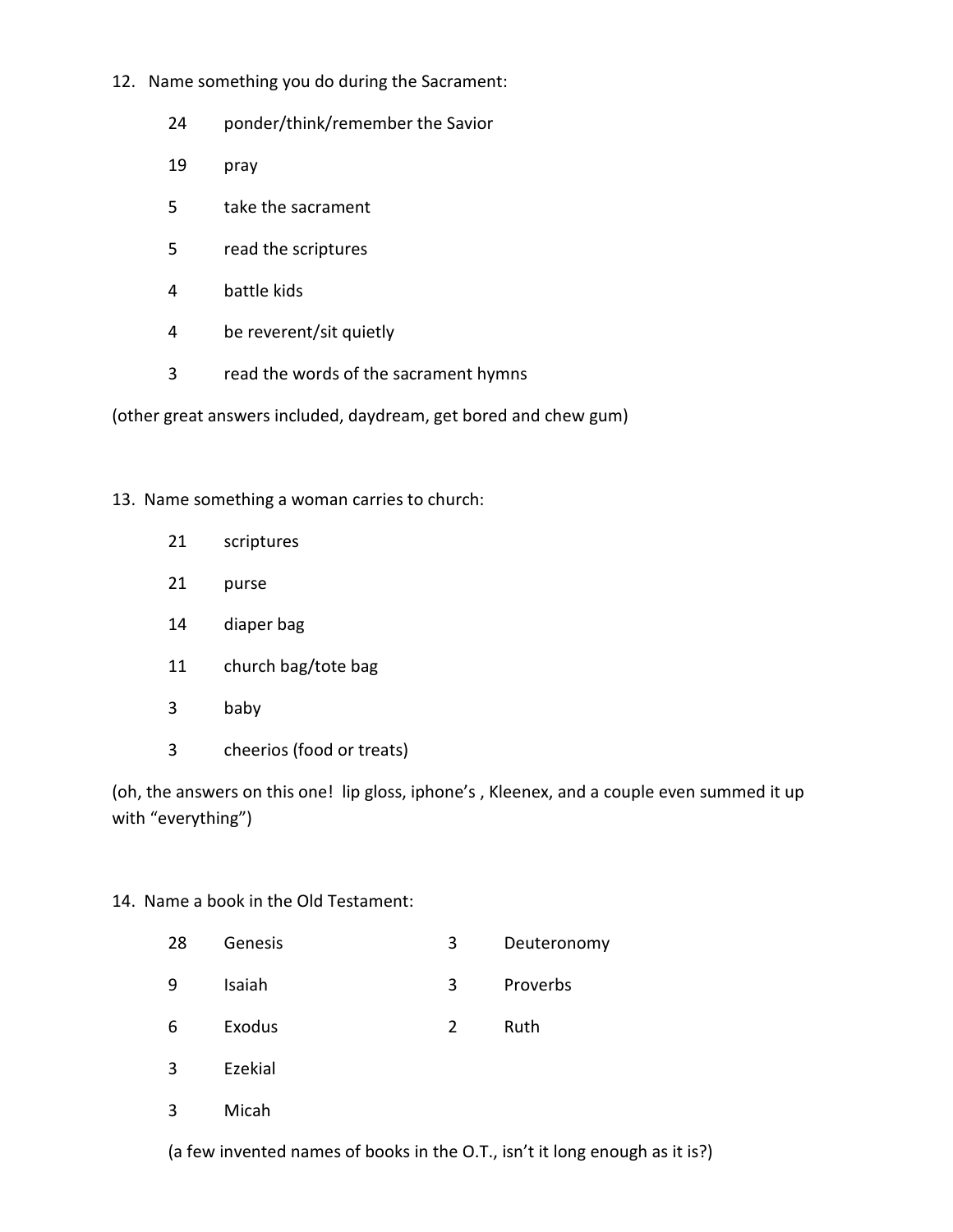15. Name a book in the New Testament:

- 28 Matthew
- 14 Luke
- 13 John
- 11 Revelations
- 2 Peter
- 2 Corinthians
- 2 Acts

(my husband was disappointed to hear that his name "Mark" was only listed once in all of the surveys, probably by him)

### 16. Name something found on a ward bulletin:

- 26 announcements/upcoming activities and events
- 10 the Sacrament meeting program (prayers, talks, hymns etc)
- 7 Missionary addresses
- 5 pictures
- 4 Bishop and ward leaders names
- 2 helpful phone numbers

(this was another question that almost didn't make it to the final list because of the variety of answers. It was interesting to see what other units put in their weekly bulletin ie: birthdays, fireside flyers, family services flyers, requests to help people move, spotlights... our ward is kind of boring in comparison)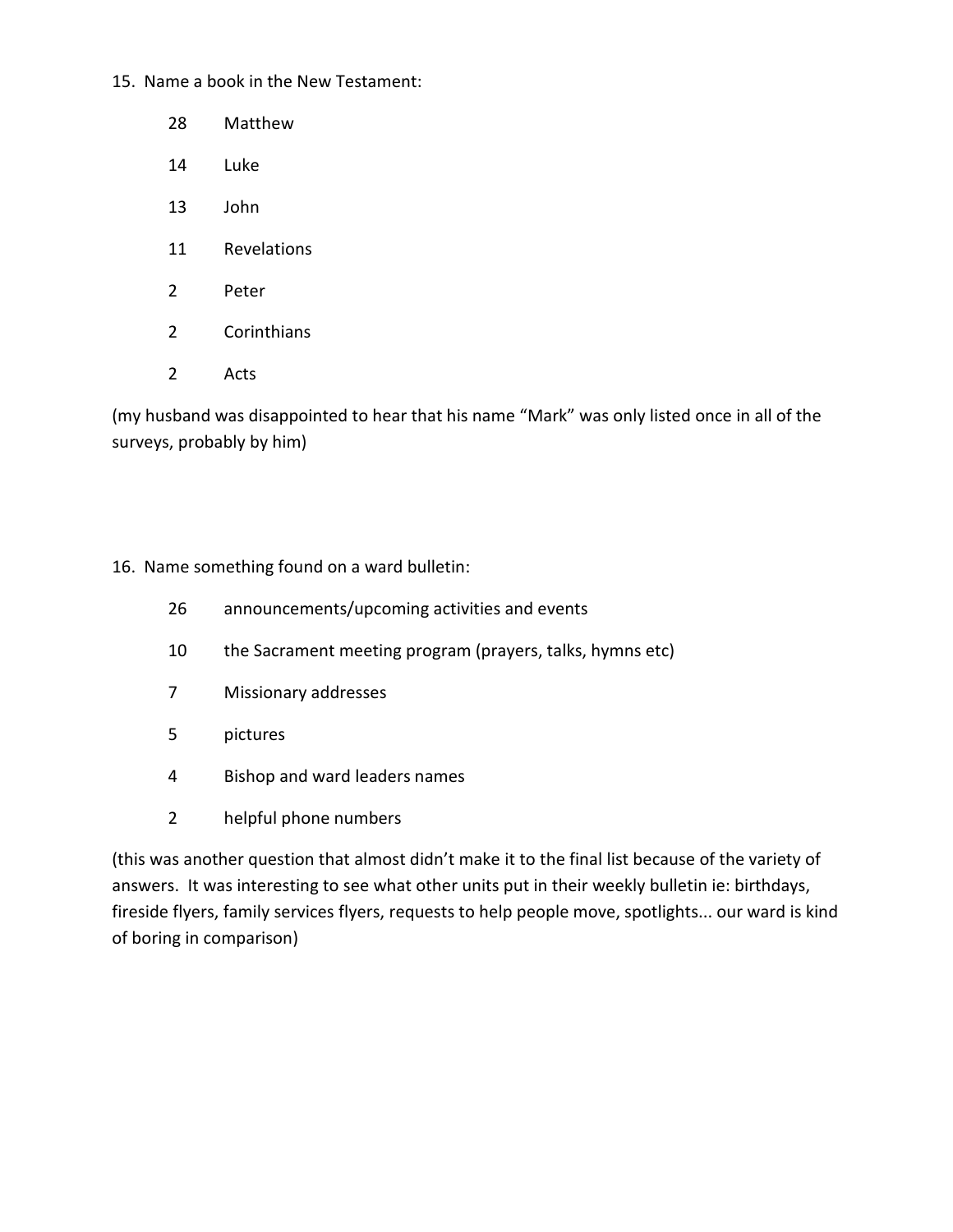- 17. Name something found in the church foyer:
	- 27 paintings/pictures
	- 12 tables
	- 11 crying babies
	- 9 lamps
	- 7 fake plants/tree's
	- 5 people (that should probably be in class)
	- 5 carpet

(my favorite answer was "sleeping melchizedek priesthood " although cheerios ground into the carpet was another good one)

18. Name an occasion in which a family sits together:

- 28 sacrament meeting/church
- 27 dinner/meal time
- 12 Family Home evening
- 3 Baptism
- 1 funeral

(a great teenager response: when forced to)

# 19. Name something teachers borrow from the library for their Sunday lessons:

 39 chalk/erasers 15 pictures 6 pencils/pens 5 scriptures 2 TV 2 easels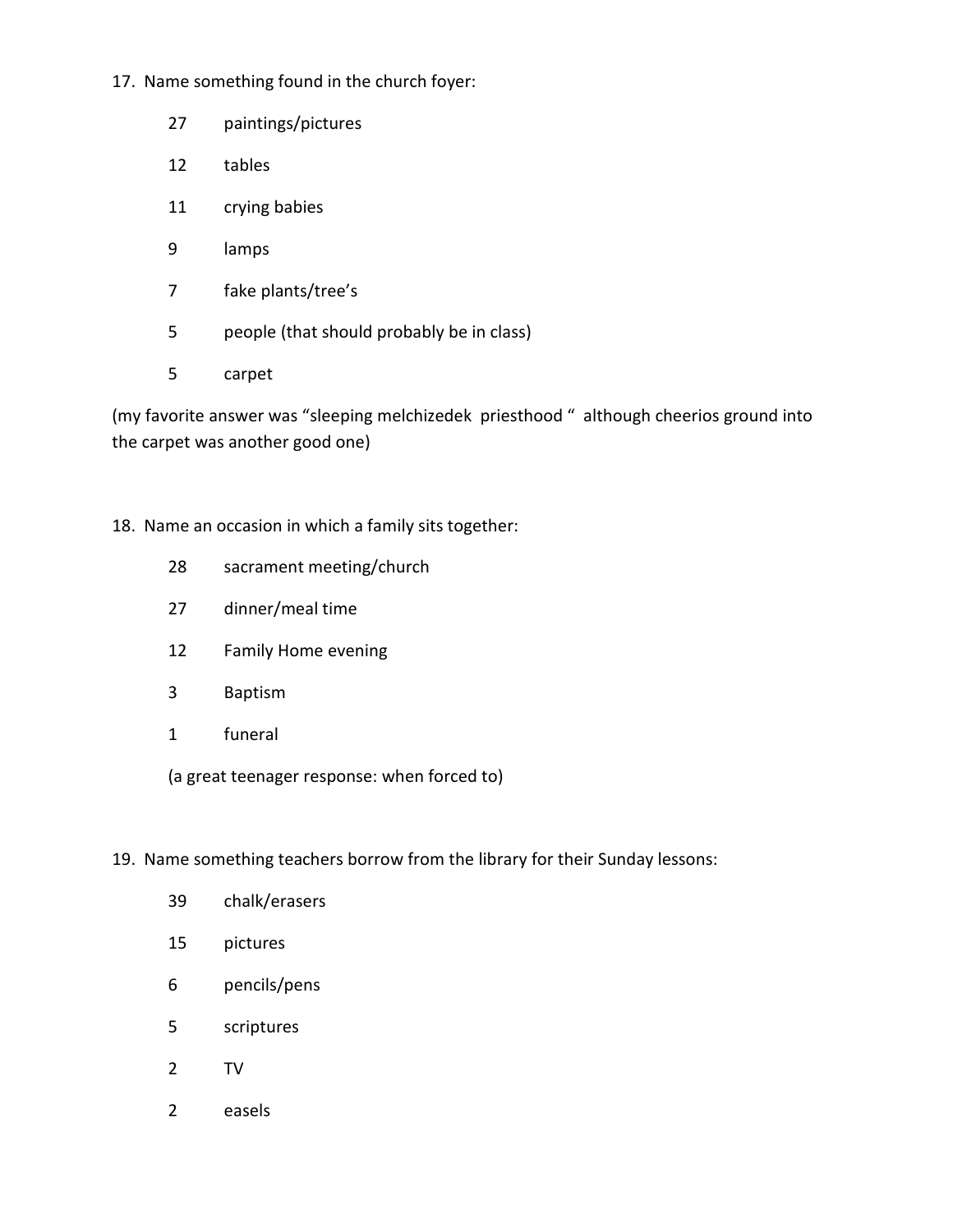- 20. Name an event, in which prayer is said before it begins:
	- 19 sacrament meeting
	- 11 meals/dinner
	- 8 Sunday school
	- 6 Family Home evening
	- 6 church parties/activities
	- 5 church basketball
	- 4 the sacrament
	- 4 baptism

(opening of each session of congress, for now,; all classes at BYU, and scout camp meals get honorable mentions)

### 21. Name a temple in Utah:

- 25 Salt Lake
- 11 Bountiful
- 6 Provo
- 6 Jordan River
- 6 Mount Timpanogos
- 6 Manti
- 5 Logan
- 4 Draper

### 22. Name something mormons do on a Sunday afternoon:

- 53 nap/sleep 1 geneology
- 7 eat 1 go to church
- 6 Visit family (glad I was in good company in this one, lol)
- 6 spend time with family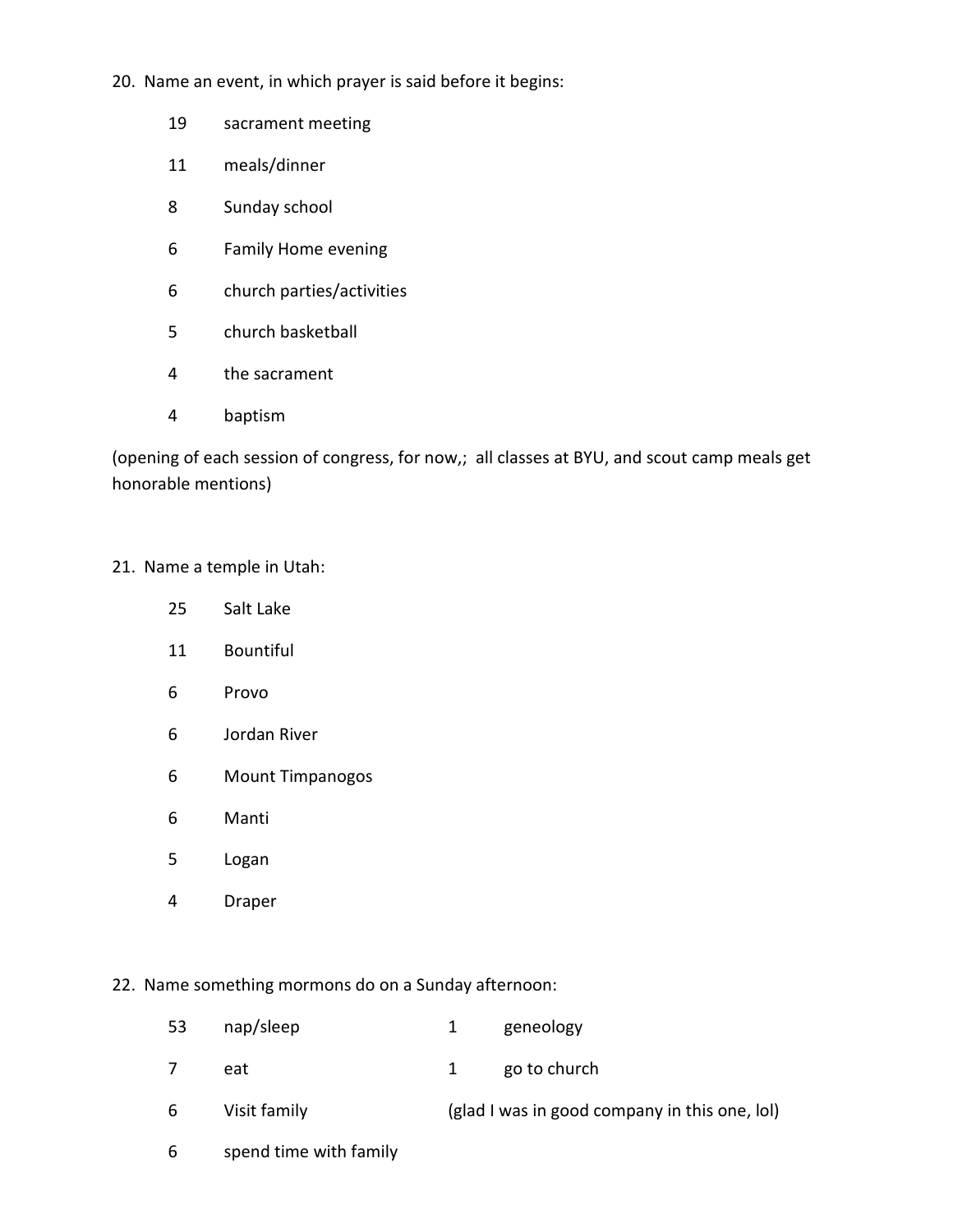- 23. Name a dessert that is always found at a ward potluck:
	- 26 brownies
	- 21 jello (specifically GREEN jello with a variety of fruit or carrot bits)
	- 9 chocolate chip cookies
	- 6 cookies in general
	- 3 chocolate sheet cake
	- 3 orange fluff (although technically this is a fruit salad!)
	- 2 cupcakes
- 24. Besides food, name something in your year supply:
	- 22 toilet paper
	- 14 water
	- 7 flashlights
	- 4 batteries
	- 2 matches
	- 2 medicine
	- 2 soap

(it's good to know we're well supplied in toilet paper in case of emergencies)

### 25. Name a reason the Relief Society would bring a meal to someone's home:

- 42 new baby
- 24 illness/sickness
- 8 funeral/death in the family
- 4 hospitalization/surgery
- 2 re-activate/show fellowship